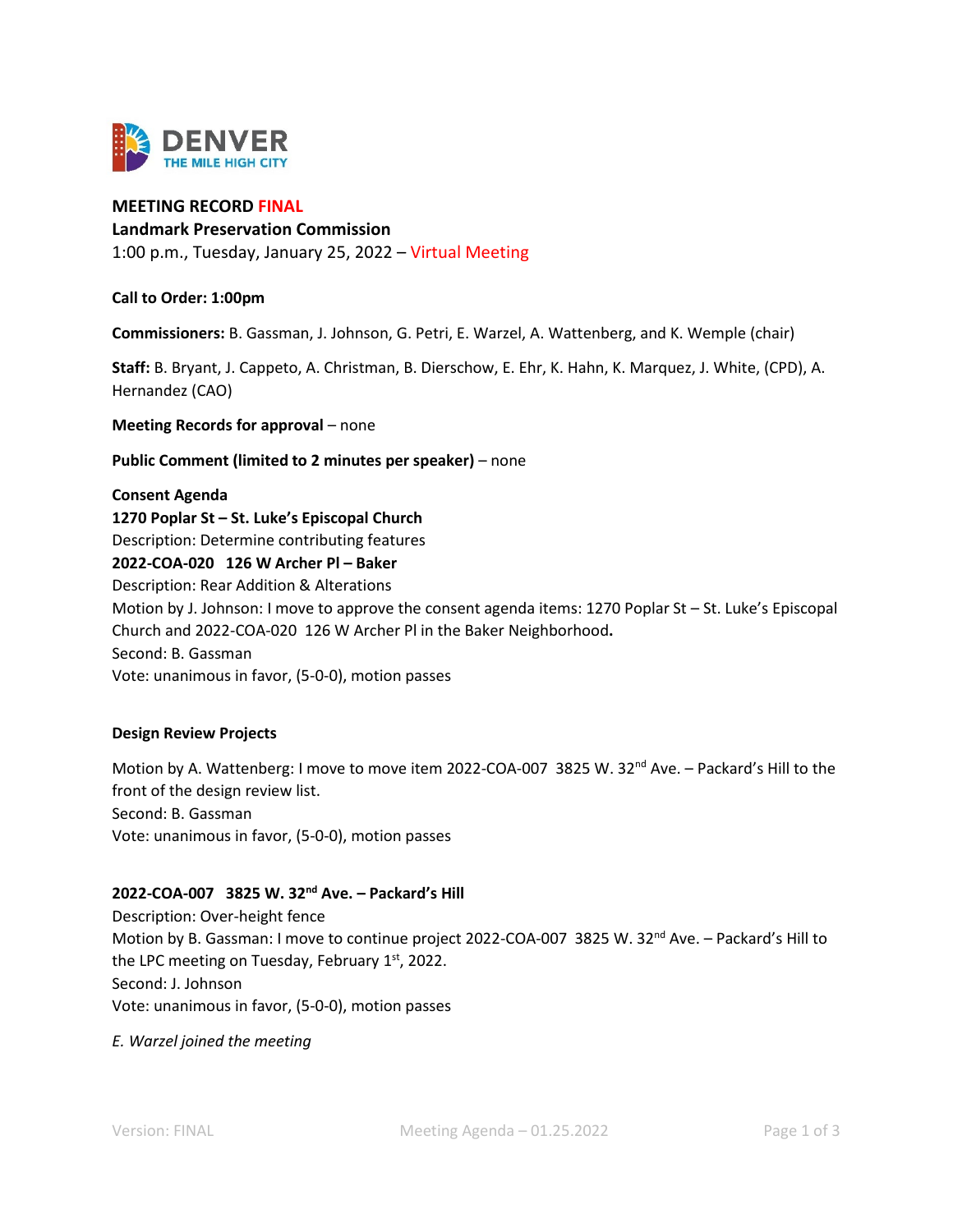# **2022-COA-025 1572 Race St.—Raymond House/Castle Marne**

Description: Siding replacement Motion by B. Gassman: I move to deny application #2022-COA-025 for the replacement of wood shingles at 1572 Race Street, as per design guidelines 2.4, 2.10, 2.12, 2.25, presented testimony, submitted documentation and information provided in the staff report. Second: G. Petri Vote: unanimous in favor, (6-0-0), motion passes

# **2022-COA-021 701 N Oneida St – Montclair**

Description: Solar Panels Motion by G. Petri: I move to deny application #2022-COA-021 for the installation of solar panels at 701 N Oneida St, as per design guidelines 4.32 and 2.33, presented testimony, submitted documentation and information provided in the staff report. Second: E. Warzel Vote: unanimous in favor, (6-0-0), motion passes

# **2022-COA-026 331 University Ave.—Country Club**

Description: Infill Part 1: Mass, Form, and Context

Motion by J. Johnson: I move to approve application #2022-COA-026 for the mass, form and context of new infill at 331 University Blvd., as per Country Club design guidelines B1, B3, B4, D1-D4, F1, F3, 4.2-4.5, 4.7, 4.8, 4.18, and 4.19, character-defining features for the Country Club historic district, presented testimony, submitted documentation and information provided in the staff report. Second: B. Gassman Vote: unanimous in favor, (6-0-0), motion passes

#### **2022-COA-029 18300 W Alameda Pkwy – Red Rocks**

Description: Phase II: Design Details, Bridge Replacement

Motion by A. Wattenberg: I move to approve application #2022-COA-029 for the Phase II: Design Detail submittal for the replacement plan for the South Pedestrian Bridge at 18300 West Alameda Parkway – Red Rocks Amphitheatre and Park, as per 2f, 3c, 4a, 5b design guidelines 2.12, 3.2, 3.3, 4.6 5.1, 5.22 characterdefining features for Red Rocks Amphitheatre and Park, presented testimony, submitted documentation and information provided in the staff report.

Second: B. Gassman

Amendment by E. Warzel: add intent statement 4b to the motion Amendment accepted by motioner and seconder Vote: unanimous in favor, (6-0-0), motion passes

#### **2022-COA-024 452 Humboldt St – Driving Park**

Description: Addition and Total Window Replacement

Motion by B. Gassman: I move to approve application #2022-COA-024 for the addition and total window replacement at 452 Humboldt St, as per design guidelines 2.6, 2.14, 2.19, 2.25, 2.34, 2.35, 2.38, 2.56, and 3.1- 3.9, presented testimony, submitted documentation and information provided in the staff report. Second: J. Johnson

Vote: unanimous in favor, (6-0-0), motion passes